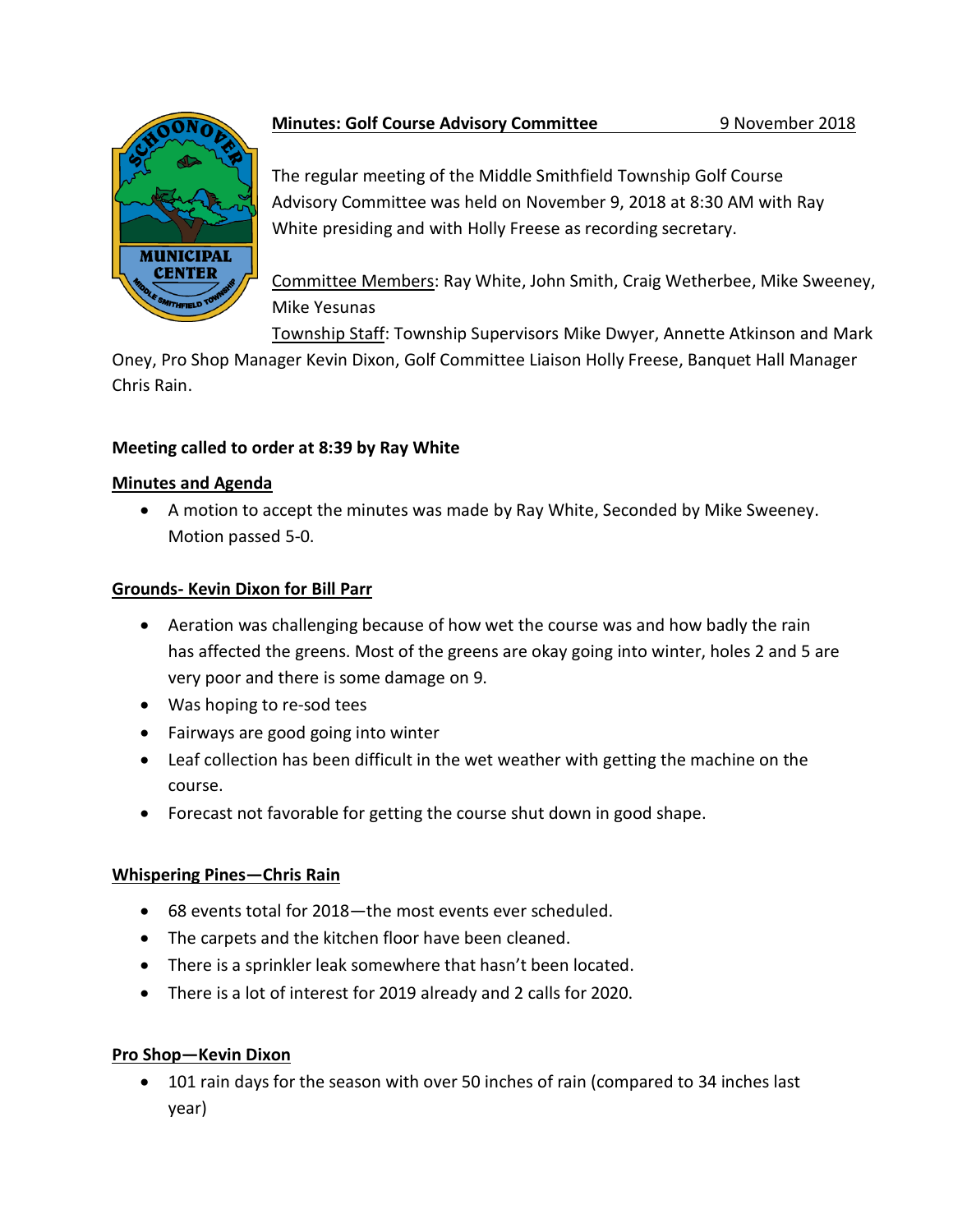- The amount of rain and the course being cart path only has affected play.
- In October rounds were down 30%, merchandise was down 18%, food and beverage was down 11%.
- Year-to-date rounds are down 17%, which is also the area average this year.
- Offering 40% off shirts and 30% off outerwear in the pro-shop.

### **Financials—Mike Dwyer for Ray Wolfe**

- This year is only the second year this administration has seen a \$200,000 loss. Year-todate at **-**\$197,000. Expecting to end at **-**\$220.000. The proposed budget for 2019 will be \$221,000.
- Biggest drivers are memberships, building expenses & the golf cart lease.
- $\bullet$  In 2019 the board will be spending approximately \$400,000 on bridges on Big Ridge adding that the entrance to CCP- South may be moved to Sellersville until a permanent fix can be made.
- There will be no tax increase in 2019.

### **Marketing**

- Weather has not been our friend, and the website numbers mirroring the pro-shop numbers.
	- o Year-to-date Down 14% in total page views, down 4% in number of users, down 2% in number of new users, down 6% in number of sessions.
	- o New users still make up 79% of our website visitors
	- o 79% of all users are still using a desktop.
	- o Will continue marketing \$25 golf when weather allows until the course closes.

### **Old Business:**

 $\bullet$  NA

### **New business:**

 **2019 Memberships-** Mike Yesunas thinks the rate is fine. The declining numbers has a lot to do with the age of the members. He suggested trying to attracted golfers in the 40-50 age range to grow our base and possibly keep members longer. He also added that we don't have a member base large enough to attract new people. Another issue is